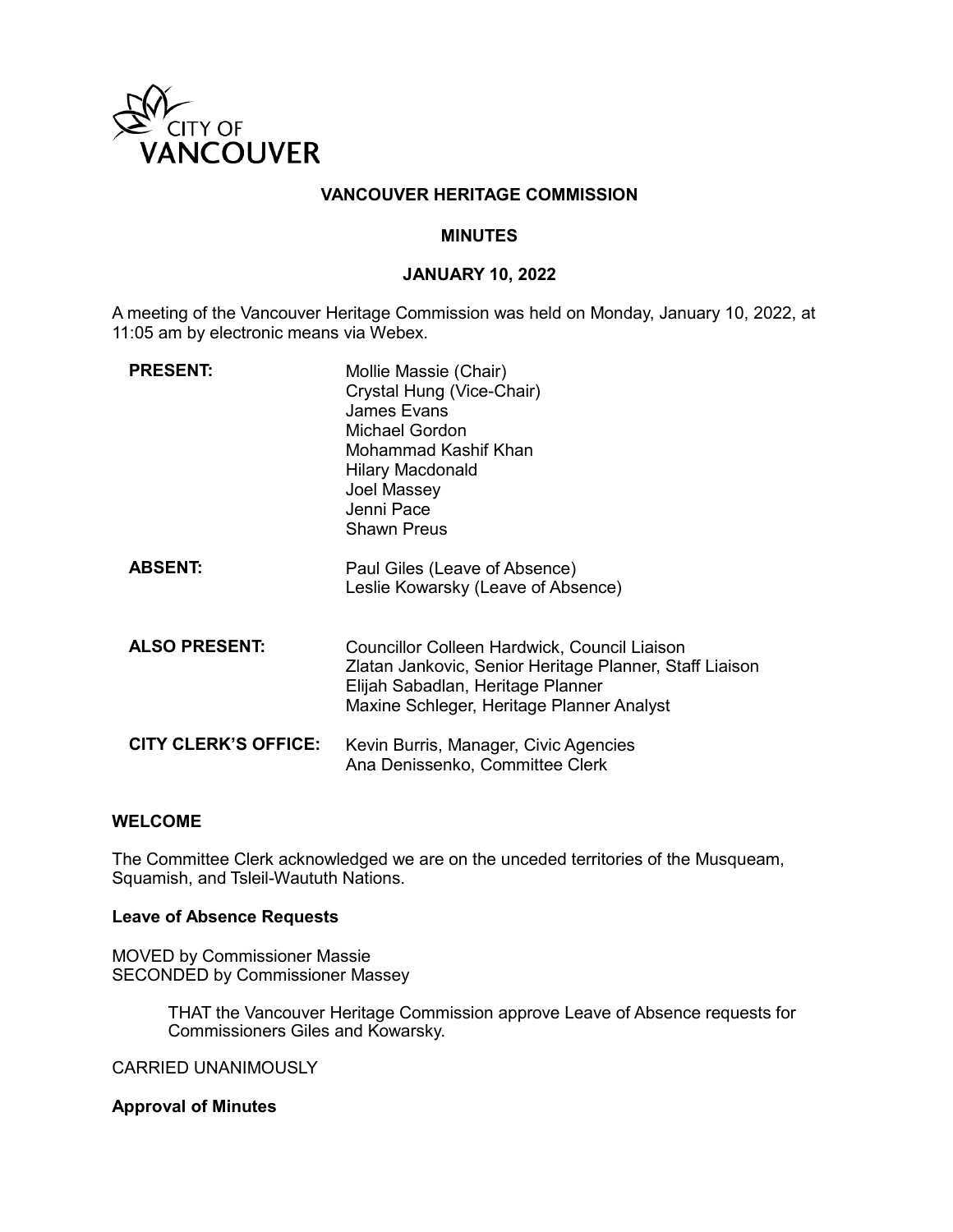MOVED by Commissioner Macdonald SECONDED by Commissioner Preus

> THAT the Vancouver Heritage Commission approve the Minutes from the meeting of Monday, December 13, 2021, as circulated.

CARRIED UNANIMOUSLY

#### **1. VHC – Role and Mandate**

The Manager, Civic Agencies, explained the role and mandate of the Vancouver Heritage Commission to new Commissioners, and responded to questions and comments.

#### **2. Elections**

Commissioner Massie was acclaimed as Chair of the Vancouver Heritage Commission, for a term ending December 31, 2022.

\* \* \* \* \*

*Commissioner Massie assumed the role of Chair at this point in the meeting.*

\* \* \* \* \*

Commissioners Giles and Hung were nominated for the position of Vice-Chair. Following a secret ballot, Commissioner Hung was elected Vice-Chair of the Vancouver Heritage Commission, for a term ending December 31, 2022.

Commissioner Gordon was acclaimed as Liaison to the Development Permit Board Advisory Panel, for a term ending December 31, 2022.

Commissioner Kashif Khan was acclaimed as Alternate Liaison to the Development Permit Board Advisory Panel, for a term ending December 31, 2022.

Commissioner Massey was acclaimed as Liaison to the First Shaughnessy Advisory Design Panel, for a term ending December 31, 2022.

Commissioner Evans was acclaimed as Alternate Liaison to the First Shaughnessy Advisory Design Panel, for a term ending December 31, 2022.

MOVED by Commissioner Hung SECONDED by Commissioner Massey

> THAT the Vancouver Heritage Commission appoint Commissioners Giles, Gordon, Macdonald, and Preus to the Statement of Significance and Vancouver Heritage Register Subcommittee, for a term ending December 31, 2022.

FURTHER THAT Shelley Bruce and Michael Kluckner continue their engagement as subject matter experts to the Subcommittee.

CARRIED UNANIMOUSLY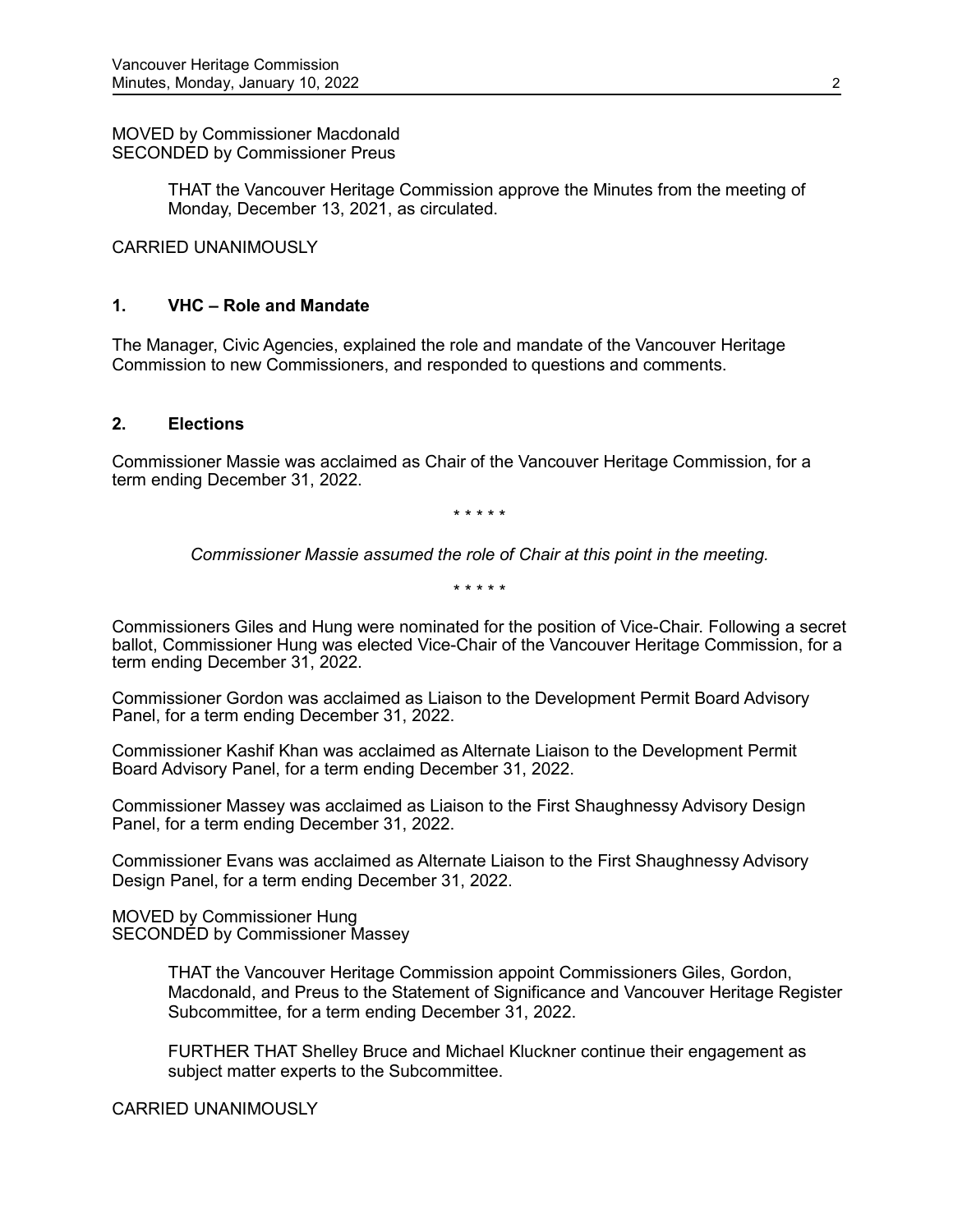# MOVED by Commissioner Gordon SECONDED by Commissioner Massey

THAT the Vancouver Heritage Commission appoint Commissioners Hung, Pace, and Preus to the Awards Planning Subcommittee, for a term ending December 31, 2022.

# CARRIED UNANIMOUSLY

# **3. Standards and Guidelines for the Conservation of Historic Places in Canada**

Elijah Sabadlan, Heritage Planner, gave the Commission an overview of the Standards and Guidelines, as well as advice on their application, and subsequently responded to questions and comments.

# **4. Statement of Significance and Vancouver Heritage Register Subcommittee Report**

Maxine Schleger, Heritage Planning Analyst, presented the report from the Statements of Significance and Vancouver Heritage Register Subcommittee meeting of December 9, 2021.

MOVED by Commissioner Gordon SECONDED by Commissioner Kashif Khan

> THAT the Commission support adding 898 Keefer Street, Butler Block to the Vancouver Heritage Register as a B-listing; 404 Abbot St., Loo Building as an A-listing; revise evaluation category of 510 W Hastings St., Standard Building from a B-listing to an Alisting; and, that the VHR Evaluations be referred back to Staff to complete the necessary revisions;

AND FURTHER THAT the Commission request that the Statements of Significance for

898 Keefer Street - Butler Block 404 Abbot St. - Loo Building 510 W Hastings St. - Standard Building

be referred back to the consultants for revisions.

### CARRIED UNANIMOUSLY

## **5. New Business**

Commissioner Massey gave an update on the First Shaughnessy Advisory Design Panel meeting of December 16, 2021, which included:

- Discussion of the demolition of a 1950's bungalow and replacement with a new Tudor Revival home at 1657 W King Edward Ave;
- Commissioner Massey's comments on the windows and on both roofing materials as well as style in order to keep them consistent with Tudor Revival Architecture and First Shaughnessy Guidelines;